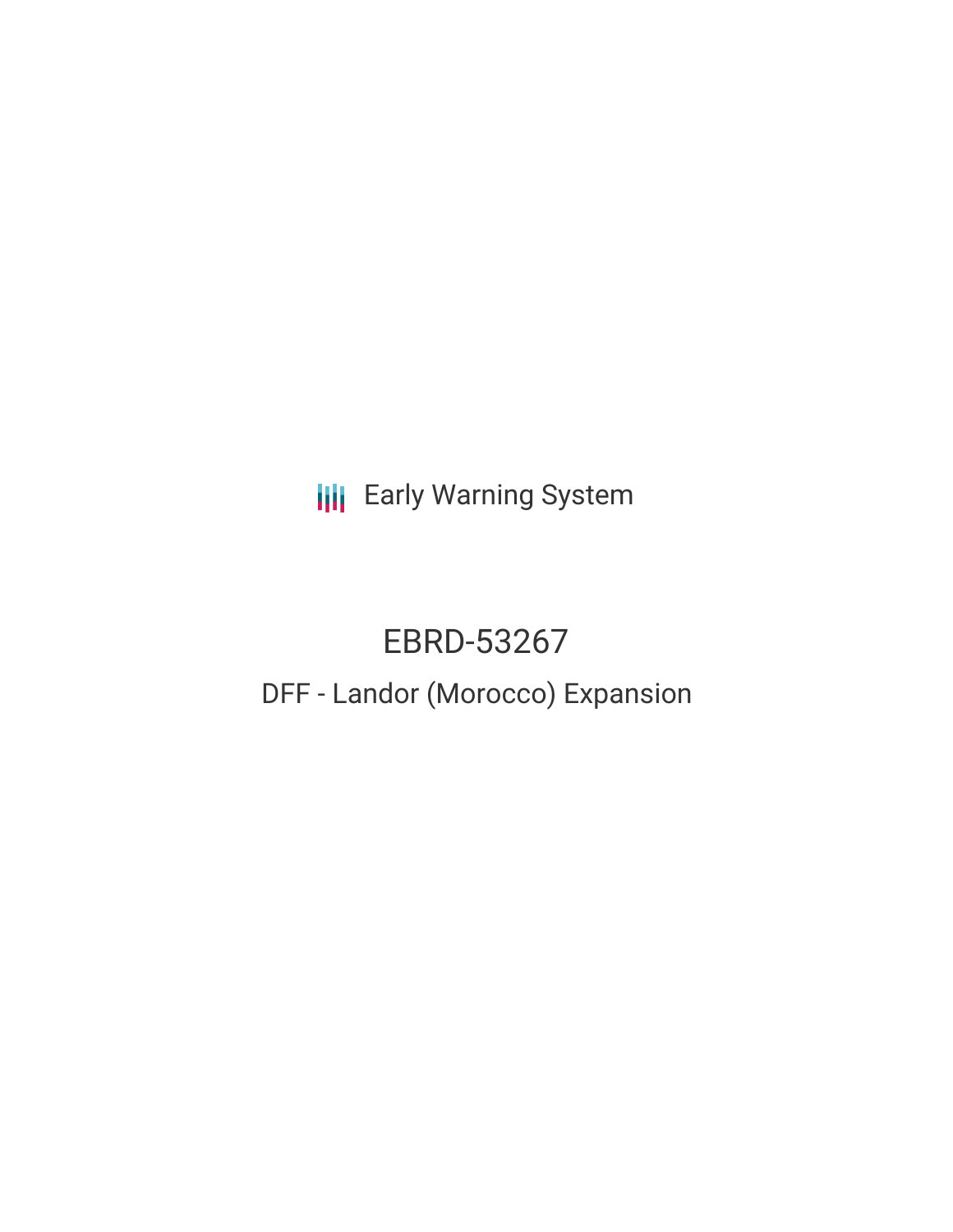

## **Quick Facts**

| <b>Countries</b>               | Morocco                                                 |  |  |  |  |
|--------------------------------|---------------------------------------------------------|--|--|--|--|
| <b>Financial Institutions</b>  | European Bank for Reconstruction and Development (EBRD) |  |  |  |  |
| <b>Status</b>                  | Approved                                                |  |  |  |  |
| <b>Bank Risk Rating</b>        | B                                                       |  |  |  |  |
| <b>Voting Date</b>             | 2021-12-07                                              |  |  |  |  |
| <b>Borrower</b>                | LAND'OR MAROC INDUSTRIES                                |  |  |  |  |
| <b>Sectors</b>                 | Agriculture and Forestry, Industry and Trade            |  |  |  |  |
| <b>Investment Amount (USD)</b> | \$3.99 million                                          |  |  |  |  |
| <b>Project Cost (USD)</b>      | $$11.30$ million                                        |  |  |  |  |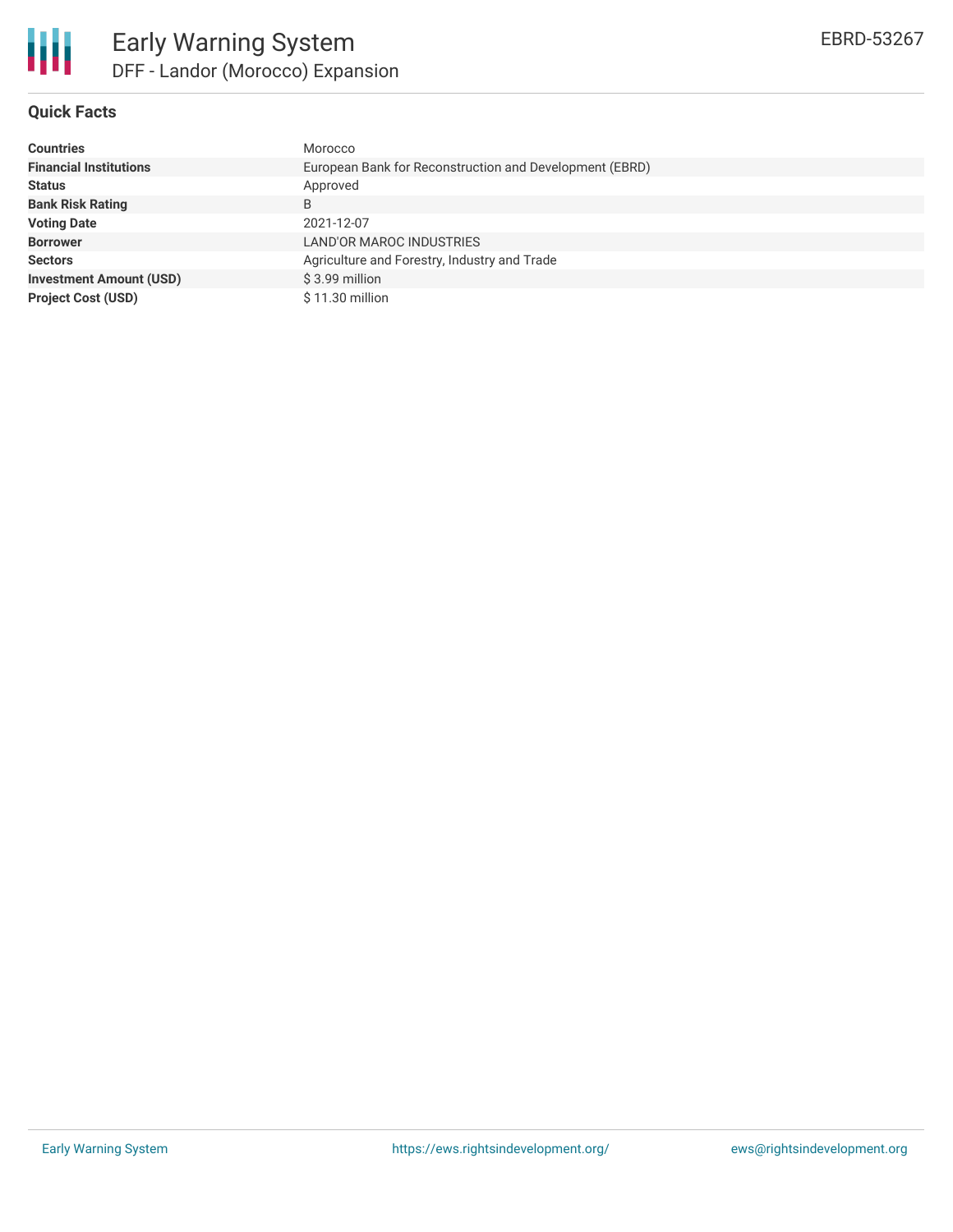

### **Project Description**

According to bank provided information, the investment involves the provision of up to MAD 36.9m (EUR 3.5m equivalent) senior secured loan to Landor Maroc Industries (the "Borrower" or "LMI") to partially fund its capex program and working capital needs. LMI is the Moroccan subsidiary of Landor SA ("Landor" or the "Sponsor").

The Project aims to partially finance (i) new equipment related to cheese slices, triangle cheese, and sauces, (ii) building and storage capacity extension, and (iii) working capital needs related to LMI operations.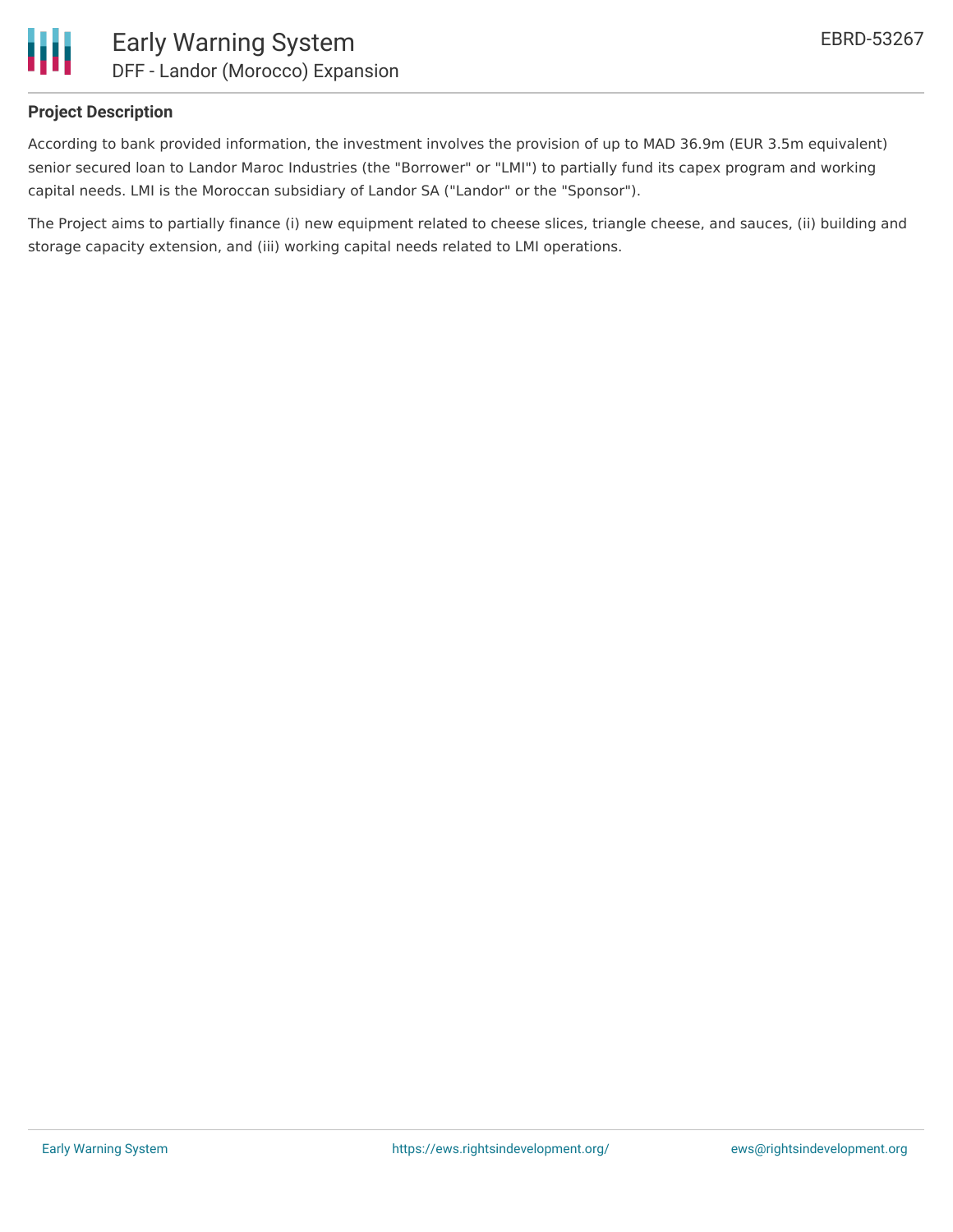

#### **Investment Description**

European Bank for Reconstruction and Development (EBRD)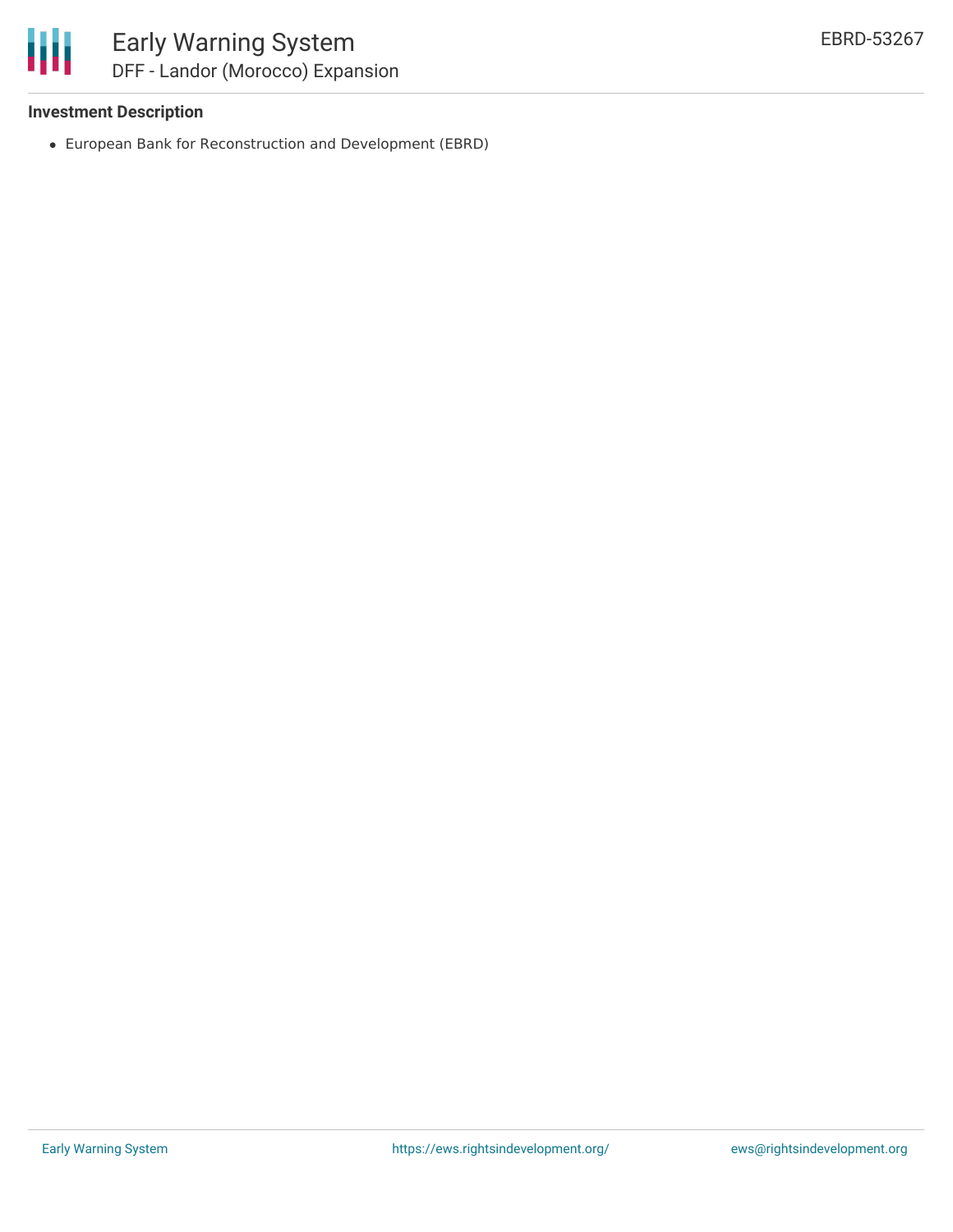

### **Private Actors Description**

**Sponsor:** Landor SA ("Landor" or the "Sponsor") is a Tunisian joint-stock company, and one of the leading local processed cheese producers, with a wide range of products for mass consumption and Hotels-Restaurants-Catering segment. Landor was created in 1994 by Dr Hatem Denguezli and has been listed on the Tunis Stock Exchange since 2013. Landor and its subsidiaries have 456 employees in total.

**Borrower:** Landor Maroc Industries is the recently established subsidiary of Landor SA in Morocco that will own and operate a new cheese processing plant in Morocco.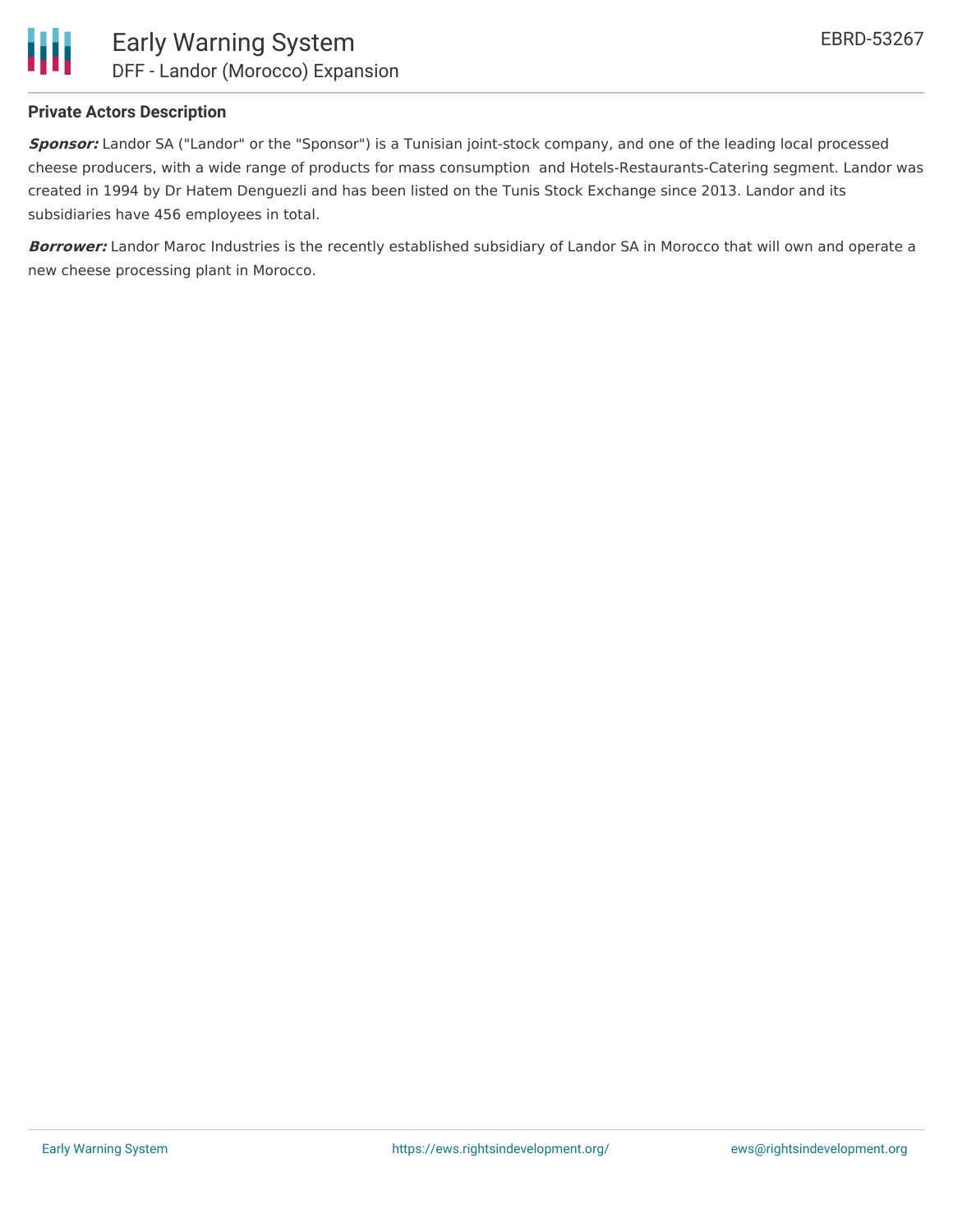

# Early Warning System

DFF - Landor (Morocco) Expansion

| <b>Private Actor 1</b> | <b>Private Actor</b><br>1 Role | <b>Private Actor</b><br>l Sector | <b>Relation</b> | <b>Private Actor 2</b> | <b>Private Actor</b><br>2 Role | <b>Private Actor</b><br>2 Sector |
|------------------------|--------------------------------|----------------------------------|-----------------|------------------------|--------------------------------|----------------------------------|
| $\sim$                 | -                              | $\sim$                           |                 | Landor SA              | Parent Company                 | $\sim$                           |